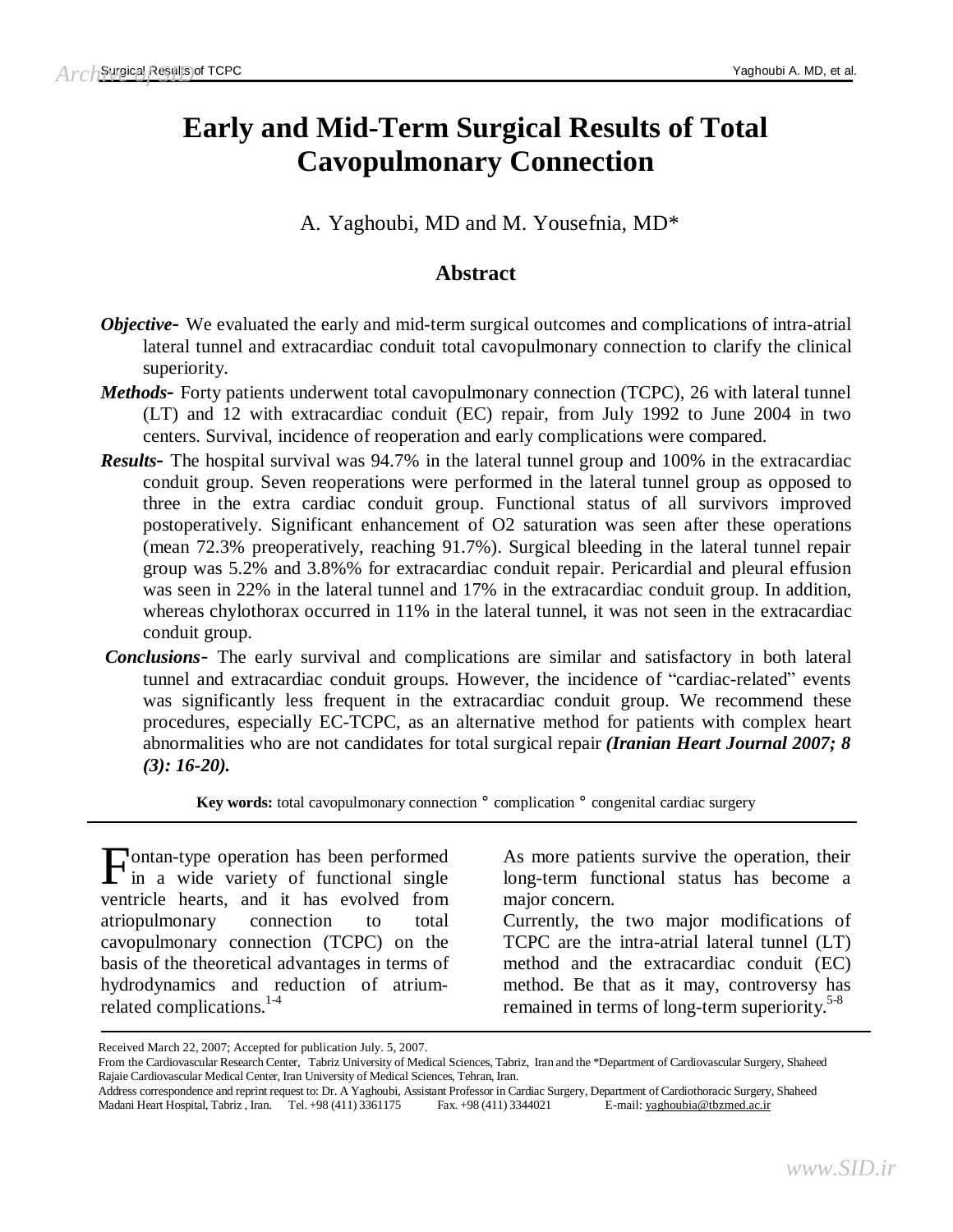In this study, we evaluated the early surgical results and complications with the two abovementioned procedures to provide some data and recommendations on this issue.

#### **Methods**

#### **Study Group**

Forty patients who underwent TCPC in Tehran (Shaheed Rajaie) and Tabriz (Shaheed Madani Heart Centers) from July 1992 to June 2004 were enrolled in this study. Twenty-six patients underwent LT-TCPC and 12 patients EC-TCPC. The age at operation was 10.6 years (SD 5.7 yrs). Follow-up was achieved for all patients, ranging from 3 months to 72 months  $(35.5 \pm 22 \text{ months})$ . Medical records, operative records, all available electrocardiograms, echocardiograms and pre- and post-operative cardiac catheterization records were reviewed. Diagnosis of the study population included tricuspid atresia in 20, tricuspid atresia + TGA in 6, single ventricle  $+$  TGA in 6, single ventricle in 2, large VSD in 2, and DORV+PA in 2. Most of the patients enrolled in this study were taking low-dose warfarin and aspirin for hypercoagulability state and angiotensin-converting enzyme inhibitor for cardiovascular protection postoperatively.

#### **Operative Techniques**

All patients underwent TCPC using cardiopulmonary bypass. In LT-TCPC, after cardioplegic arrest, a longitudinal atrial incision was made. Intra-atrial baffling was completed to rout the blood flow from the inferior vena cava orifice, which was connected to the inferior surface of the pulmonary artery. The baffle material was an autologous pericardial patch in all patients. In determining the suture line, careful attention was paid to avoid the crista terminalis and the area close to the sinus node. In EC-TCPC, a connection between the inferior vena cava and the pulmonary artery was established by PTFE straight tube graft in all patients. The

size of the graft was 16-24 mm. The heart was arrested only when intracardiac procedures such as atrioventricular valvoplasty, atrial septectomy, etc. were required in this group. Fenestration was created in 2 patients in LT-TCPC group. Eight patients had previously received a PTFE shunt (Gore-Tex).

## **Follow-up Assessment**

All patients had follow-up assessment with a median duration of 35.5 months, with ECGs, chest radiographs, echocardiogram, and blood sampling every 3-6 months regularly. The incidence of early and late deaths, reoperations, and complications was compared between the two groups, and the overall incidence of these cardiac-related events was also calculated and compared.

## **Statistical analysis**

Data are expressed by mean  $\pm$  standard deviation. Actuarial survival and freedom from cardiac related events were estimated by the Kaplan-Meier method with the log-rank test. Statistical analysis was performed with SPSS software (Chicago, Ill.).

#### **Results**

# **Surgical Outcome**

There were two hospital deaths in the LT-TCPC group. A 13-year-old boy with single ventricle underwent LT-TCPC and developed severe heart failure after the operation and died. Another case, a 7-year-old girl developed respiratory and heart failure and expired. The overall incidence of death was 5.3% in the LT-TCPC group and zero in the EC-TCPC group. The estimated survival at 35.5 months after surgery was 94.7% in the LT group and 100% in EC group.

# **Re-operation**

There were 9 re-operations in the patients: 2 for thoracic duct ligation in LT-TCPC (1 case with fenestration and one without fenestration, persistent chylothorax), 1 case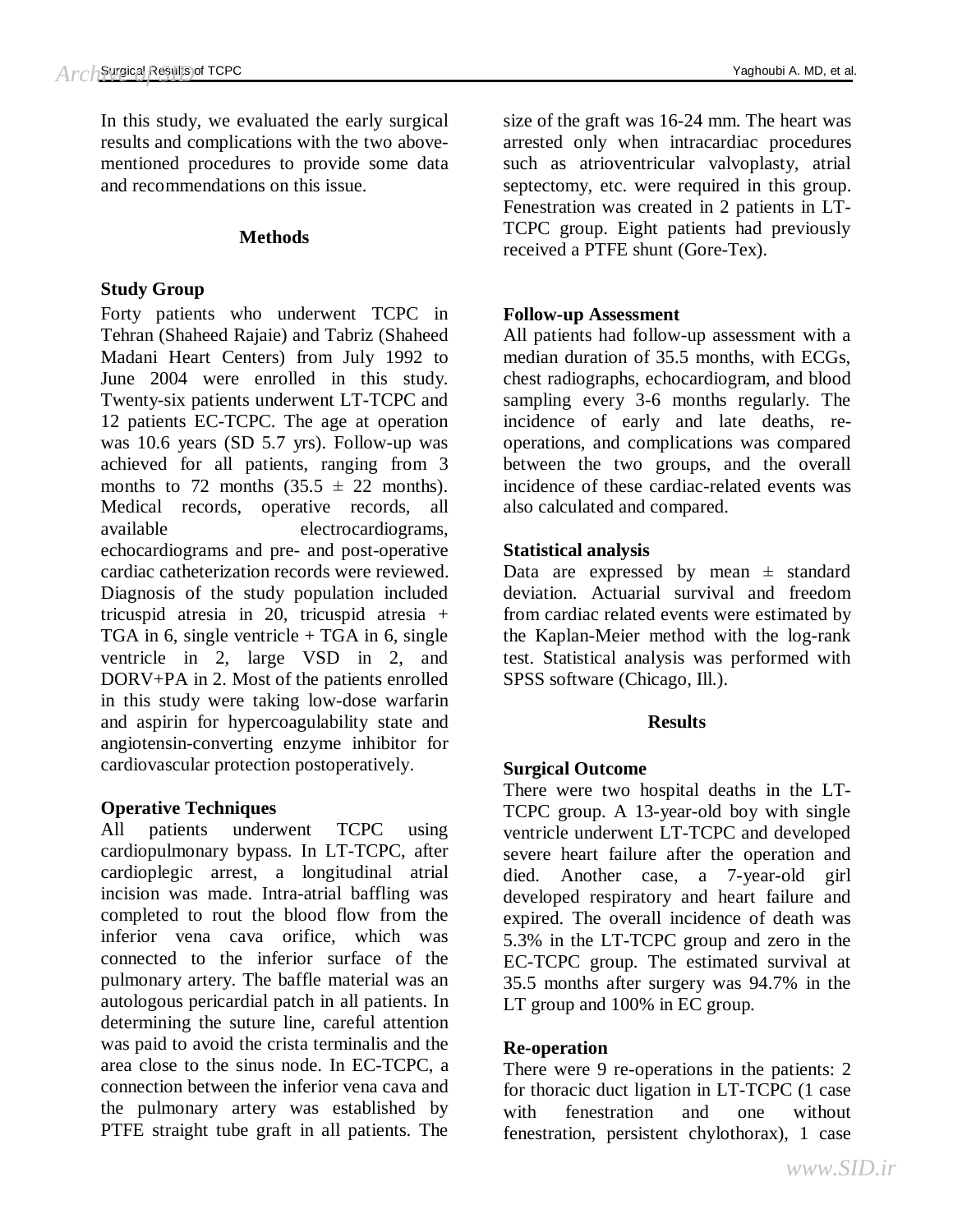with EC-TCPC for sternal re-wiring, and 2 cases for control of post-operative bleeding in each group. One case developed RA clot formation one year after LT-TCPC, which was converted to EC-TCPC. Two patients underwent conversion to EC-TCPC because of lateral tunnel stenosis 5 and 7 years after the first operation. One case underwent balloon dilatation of the anastomosis.

#### **Other complications**

There were 12 cases of pleural effusion as the most common early complication: 8 in the LT group and 4 in the EC group. Pericardial effusion also occurred in 4 patients: 2 in each group, which was treated conservatively. Ascitis developed in 1 patient in the EC group. Three patients in the LT group developed AF rhythm. Junctional rhythm developed in 3 cases: one in the EC and 2 in the LT group. One patient in the EC group had permanent pacemaker implantation due to third-degree AV block. Two cases from the EC group developed LA dilatation.

|                                              | LT-<br><b>TCPC</b> | EC-<br><b>TCPC</b> |
|----------------------------------------------|--------------------|--------------------|
| Pleural effusion                             |                    |                    |
| Pericardial effusion +pleural effusion       |                    |                    |
| bleeding                                     |                    |                    |
| Pleural and pericardial effusion $+$ ascitis |                    |                    |
| Pleural effusion+ chylothorax                |                    |                    |
| chylothorax                                  |                    |                    |
| Rhythm disturbance                           |                    |                    |

The overall incidence of cardiac-related events (death, re-operation and arrhythmia) was higher in the LT group.

#### **Discussion**

Since de Leval proposed an alternative procedure to the Fontan-type operation, 4 several modifications have developed to obtain a more efficient Fontan circulation.<sup>6,8,11</sup> However, clinical information regarding the long-term outcomes after these procedures is still limited. Stamm and associates<sup>15</sup> reported long-term results of the LT-TCPC, showing an estimated survival of 91% at 10 years with good functional status.<sup>16</sup> Our study, that of Nakano and associates and reports by others<sup>1,7,14,16</sup> showed excellent early and midterm outcomes of EC-TCPC with low mortality and morbidity. Nonetheless, more clinical information is necessary to discuss the long-term benefits and problems of these modifications.

In this study, early and mid-term survival, complications and functional status were equally satisfactory in both groups. Be that as it may, the incidence of cardiac related events was significantly higher in the LT-TCPC group than that in the EC-TCPC group. The incidence of arrhythmias was higher in patients with LT-TCPC, and multivariable analysis revealed that the LT procedure itself was a predictor of postoperative arrhythmia. This result concurs with the recent reports from Azakie and collages<sup>3</sup> and Overoutski and collagues<sup>13</sup> inasmuch as LT-TCPC is an independent predictor of early and intermediate postoperative atrial arrhythmias and that EC-TCPC decreases these arrhythmias. With regard to the cases of reoperation in the LT-TCPC group, 2 reoperations (2 symptomatic patients with anastomotic stenosis who underwent EC-TCPC conversion) could theatrically have been avoided if EC-TCPC had been employed at the initial surgery. Thus, mid-term cardiac related morbidities were more frequent in the LT-TCPC group, with a higher incidence of arrhythmias and re-operations.

Without a significant difference, the functional status of nearly all patients improved in both groups.

A number of studies have been done to investigate the unique features of the Fontan circulation, and it is well known that the efficiency of systemic venous blood flow largely affects the Fontan circulation. Fogel and associates<sup>5</sup> showed that the driving force for the systemic venous blood to move into the pulmonary circulation was largely cardiac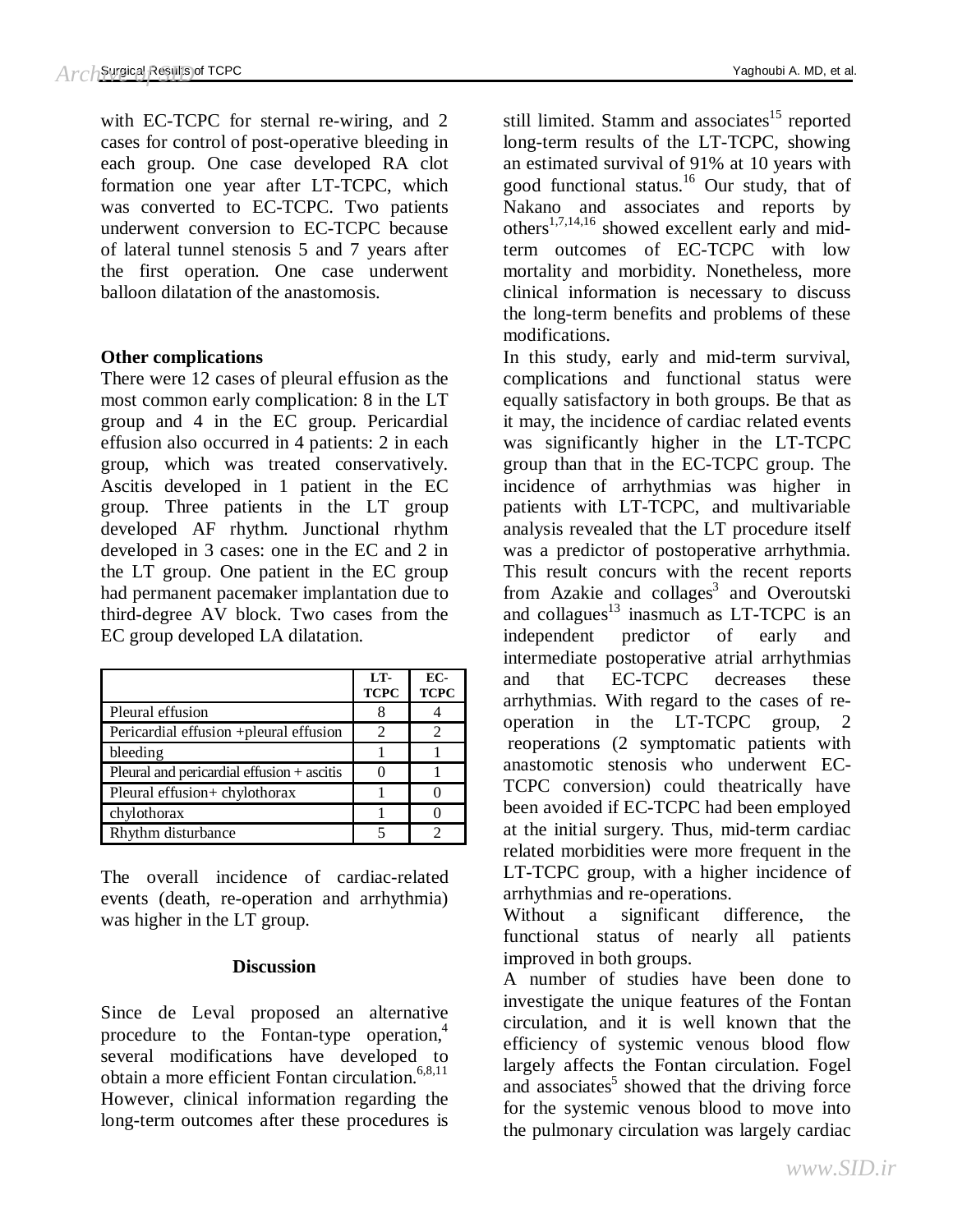dependent. Ascuitto and associates<sup>2</sup> implied that pressure loss from energy dissipation caused by flow turbulence within the systemic venous pathway could impair cardiac performance when a single ventricle must support both systemic and pulmonary circulations. This kind of flow turbulence may occur when the intra-atrial lateral tunnel dilates markedly. According to the energetics, EC-TCPC can provide more energetically efficient Fontan circulation because of the lack of disparity in the cross-sectional area of the systemic venous pathway. Indeed, Lardo and coworkers $^{10}$  showed that fluid power loss in the systemic venous pathway was significantly lower with EC-TCPC compared with LT-TCPC.

In addition to the advantages of EC-TCPC mentioned above, our experience and that of others with successful conversion of failed LT-TCPC to  $EC-TCPC^{12,16,17}$  can provide an additional rationale for use of the EC-TCPC as a procedure of choice.

However, EC-TCPC contains several unresolved potential disadvantages. Thrombus formation, related to both the use of foreign material and a hypercoagulability state after the Fontan-type operation $\int$  is a major concern, because complete endothelialization could never be expected for a PTFE tube graft.<sup>16</sup> In our experience, however, 1 case of atrial thrombus occurred in the LT-TCPC group, which was converted to EC-TCPC. We should also carefully monitor the possible risk of mismatch of the artificial graft associated with the patient's growth.

#### **Conclusion**

In conclusion, our data indicate clinical advantages of EC-TCPC in terms of the incidence of cardiac events, although midterm survival rates were similar and satisfactory in both patients with LT-TCPC and patients with EC-TCPC. Careful observation is required to monitor the tunnel and stenosis in the LT group.

#### **References**

- 1. Amodeo A, Galletti L, Marianeschi S, Picardo S, Giannico S, Renzi PD. Extracardiac Fontan operation for complex cardiac anomalies: seven years experience. J Thorac Cardiovasc Surg. 1997; 114: 1020-30.
- 2. Ascuito RJ, Kydon DW, Ross-Ascuitto NT. Pressure loss from flow energy dissipation: revalence to Fontan-type modification. Pediatr Cardiol 2001; 22: 110-5.
- 3. Azakie A, McCrindle BW, Arsdell GV, Benson LN, Coles J, Hamilton R. Extracardiac conduit versus lateral tunnel cavopulmonary connection at a single institution: impact on outcomes. J Thorac Cardiovasc Surg 2001; 122: 1219-28.
- 4. DeLeval MR, Kilner P, Gewillig M, Bull C. Total cavopulmonary connection: a logical alternative to atriopulmonary connection for complex Fontan operations. Experimental studies and early clinical experience. J Thorac Cardiovasc Surg. 1998; 96: 682-95.
- 5. Fogel MA, Weinberg PM, Hoydu A, Hubbard A, Rychik J, Jacobs M. The nature of flow in the systemic venous pathway measured by magnetic resonance blood tagging in patients having the Fontan operation. J Thorac Cardiovasc Surg. 1997; 114: 1032-41.
- 6. Gundry SR, Razzuk AJ, del Rio MJ, Shiri G, Baily LL. The optimal Fontan connection: a growing extracardiac lateral tunnel with pedicled pericardium. J Thorac Cardiovasc Surg 1997; 114; 552-8.
- 7. Haas GS, Hess H, Black M, Onnasch J, Mohr FW, Van Son JAM. Extracardiac conduit Fontan procedure: early and intermediate results. Eur J Cardiothorac Surg 2000; 17: 648-54.
- 8. Hashimoto K, Kurosava H, Tanaka A, Yamagishi M, Koyanagi K, Ishii S. Total cavopulmonary connection without the use of prosthetic material: technical considerations and hemodynamic consequences. J Thorac Cardiovasc Surg. 1995; 110: 625-32.
- 9. Jahangiri M, Kreutzer J, Zurakowski D, Bacha E, Jonas RA. Evaluation of hemostatic and coagulation factor abnormalities in patients undergoing the Fontan operation. J Thorac Cardiovasc Surg 2000; 120: 778-82.